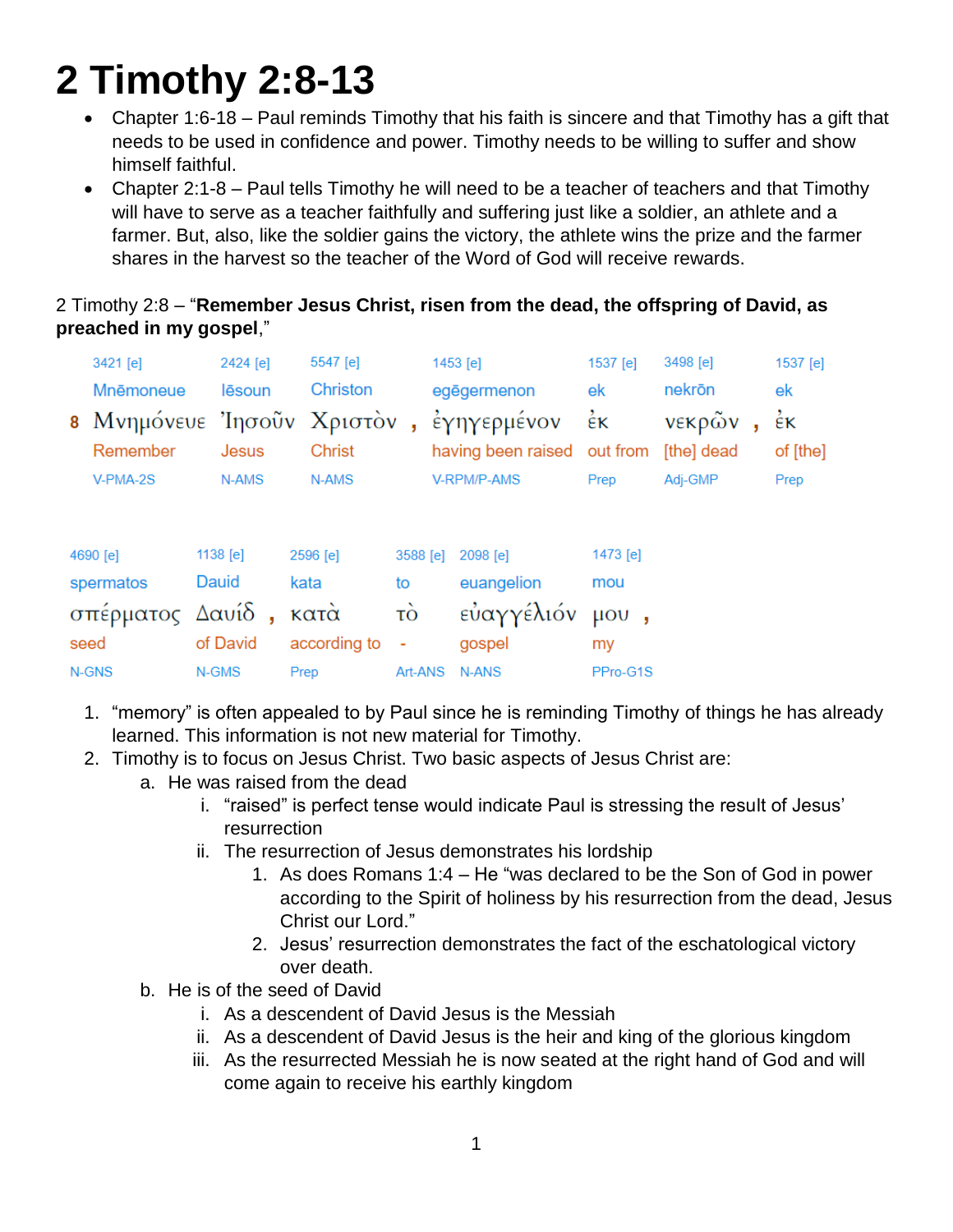- 1. Hebrews 10:12-13 "But when Christ had offered for all time a single sacrifice for sins, he sat down at the right hand of God, waiting from that time until his enemies should be made a footstool for his feet."
- 3. Paul uses these basic two things to summarize his Gospel "according to my Gospel."
	- a. "my gospel" is to be understood as the gospel God entrusted to Paul:
		- i. 1 Timothy 1:11 "in accordance with the gospel of the glory of the blessed God with which I have been entrusted."
	- b. Paul calls it "my gospel:
		- i. Romans 2:16 "on that day when, according to my gospel, God judges the secrets of men by Christ Jesus."
		- ii. Romans 16:25 "Now to him who is able to strengthen you according to my gospel and the preaching of Jesus Christ, according to the revelation of the mystery that was kept secret for long ages"
- 4. If Timothy can focus ("remember") that Jesus was raised from the dead and is the Messiah he will find direction, strength and confidence in his ministry as a teacher of the Word of God.

# 2:9 – "**for which I am suffering, bound with chains as a criminal. But the word of God is not bound!**"

| 1722 [e] 3739 [e]    |                     | 2553 [e]                                      | 3360 [e] | 1199 [e]       | 5613 [e] 2557 [e] |             | 235 [e] | 3588 [e] |
|----------------------|---------------------|-----------------------------------------------|----------|----------------|-------------------|-------------|---------|----------|
| en                   | hō                  | kakopathō                                     |          | mechri desmōn  | hōs               | kakourgos   | alla    | ho       |
| 9 $\dot{\epsilon}$ v | $\mathring{\omega}$ | κακοπαθῶ , μέχρι δεσμῶν ὡς κακοῦργος . ἀλλὰ ὁ |          |                |                   |             |         |          |
| in.                  | which               | I suffer hardship                             |          | even to chains | as                | an evildoer | But     | the      |
| Prep                 | RelPro-DNS V-PIA-1S |                                               | Prep     | N-GMP          | Adv               | Adi-NMS     | Coni    | Art-NMS  |

| 3056 [e] 3588 [e] 2316 [e] 3756 [e] 1210 [e] |                 |                   |                            |  |
|----------------------------------------------|-----------------|-------------------|----------------------------|--|
| logos tou Theou ou                           |                 |                   | dedetai                    |  |
|                                              |                 |                   | λόγος τοῦ Θεοῦ οὐ δέδεται! |  |
| word                                         | <b>Contract</b> | of God not        | is bound                   |  |
| N-NMS                                        |                 | Art-GMS N-GMS Adv | V-RIM/P-3S                 |  |

- 1. This very Gospel message is bringing suffering into Paul's life
- 2. "chains"
- 3. "as a criminal" or "as an evildoer"
	- a. Paul is chained as a criminal because he holds to Jesus' resurrection and Jesus kingship.
	- b. This word "criminal" (*kakourgos*) is the same word used in Luke 23:32 to refer to the two "thieves" that died with Jesus.
- 4. Paul knows the power is not him, but the Truth or the Word of God.
	- a. Paul declares that he is chained because of the Word, but the Word itself will never be chained.
	- b. There is power in simply speaking the Truth or sharing the Word of God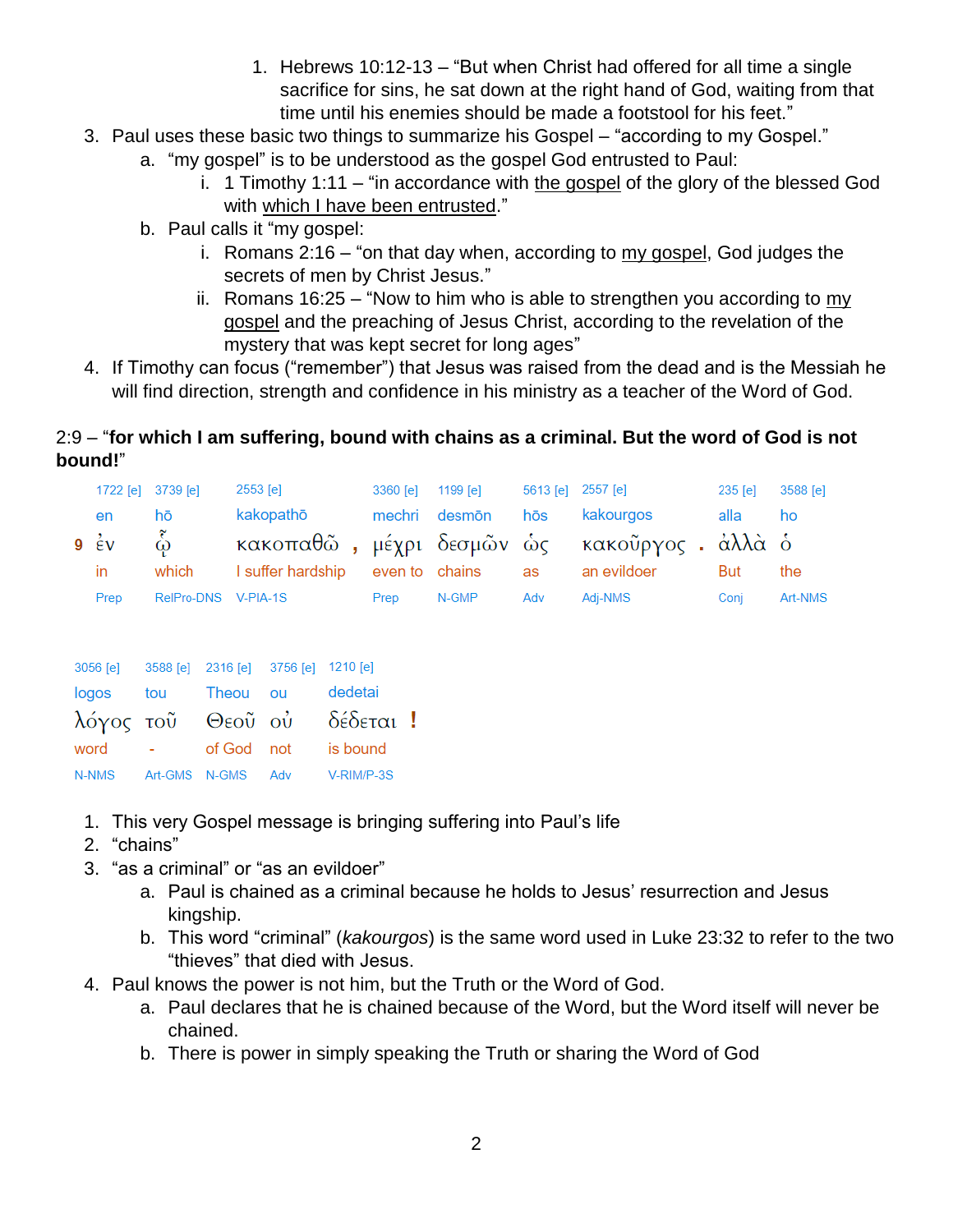2:10 – "**Therefore I endure everything for the sake of the elect, that they also may obtain the salvation that is in Christ Jesus with eternal glory**."

|                 | 1223 [e]        |          | 3778 [e] |              | 3956 [e]                   | 5278 [e]     |                    |      | 1223 [e]        | 3588 [e] |         | 1588 [e]            |          | 2443 [e] |         | 2532 [e]     |  |
|-----------------|-----------------|----------|----------|--------------|----------------------------|--------------|--------------------|------|-----------------|----------|---------|---------------------|----------|----------|---------|--------------|--|
|                 | dia             |          | touto    |              | panta                      | hypomenō     |                    | dia  |                 | tous     |         | eklektous           |          | hina     |         | kai          |  |
| 10 <sup>1</sup> | διὰ             |          | τοῦτο    | $\mathbf{u}$ | πάντα υπομένω διά          |              |                    |      |                 |          |         | τοὺς ἐκλεκτούς, ἵνα |          |          |         | $k\alpha i$  |  |
|                 | Because of this |          |          |              | all things I endure        |              |                    |      | for the sake of | the      | elect   |                     |          |          |         | so that also |  |
|                 | Prep            |          | DPro-ANS |              | Adj-ANP                    | $V-PIA-1S$   |                    | Prep |                 | Art-AMP  | Adj-AMP |                     |          | Conj     |         | Conj         |  |
|                 |                 |          |          |              |                            |              |                    |      |                 |          |         |                     |          |          |         |              |  |
| 846 [e]         |                 | 4991 [e] |          |              | 5177 [e]                   | 3588 [e]     | $1722$ [e]         |      | 5547 [e]        | 2424 [e] |         | 3326 [e]            | 1391 [e] |          | 166 [e] |              |  |
| autoi           |                 | sōtērias |          |              | tychōsin                   | tēs          | en                 |      | Christō         | lēsou    |         | meta                | doxēs    |          | aiōniou |              |  |
|                 | αύτοι           |          | σωτηρίας |              | τύχωσιν τῆς                |              | $\dot{\epsilon}$ v |      | Χριστῷ Ἰησοῦ    |          | ä,      | μετά δόξης αίωνίου  |          |          |         |              |  |
| they            |                 |          |          |              | [the] salvation may obtain | that [is] in |                    |      | Christ          | Jesus    |         | with                | glory    |          | eternal |              |  |
|                 | PPro-NM3P       | N-GFS    |          |              | V-ASA-3P                   | Art-GFS      | Prep               |      | N-DMS           | N-DMS    |         | Prep                | N-GFS    |          | Adi-GFS |              |  |

- 1. The reason it is worth suffering and being imprisoned for the Word of God is that by speaking the Word or sharing the Gospel God's "elect" (God's people) will hear it, believe and be brought into the Kingdom of God.
- 2. Paul's suffering in time is achieving eternal glory for others
	- a. Paul does not mean his suffering is earning glory for others
		- b. Paul means that if he shares the Word others can hear and believe. Paul may suffer in sharing the Truth, but those who hear and believe the Word will be saved.

### 2:11 – "**The saying is trustworthy, for**:"

#### "**If we have died with him, we will also live with him**;"

| 4103 [e]             | 3588 [e] 3056 [e] |        |      |      | 1487 [e] 1063 [e] 4880 [e]                                                 |      | 2532 [e] 4800 [e] |
|----------------------|-------------------|--------|------|------|----------------------------------------------------------------------------|------|-------------------|
| Pistos               | ho                | logos  | Ei   | dar  | synapethanomen                                                             | kai  | syzēsomen         |
|                      |                   |        |      |      | 11 Πιστὸς - ὁ - λόγος : Εἰ - γὰρ συναπεθάνομεν , -                         |      | και συζήσομεν;    |
| Trustworthy [is] the |                   | saying | lf.  |      | for we have died together [with Him] also we will live together [with Him] |      |                   |
| Adj-NMS              | Art-NMS N-NMS     |        | Conj | Conj | V-AIA-1P                                                                   | Coni | V-FIA-1P          |

#### 1. "Trustworthy is the saying"

- a. Paul uses this "trustworthy is the saying" 5x in 1 Tim., 2 Tim. And Titus.
	- i. 1 Timothy 1:15 "Here is a trustworthy saying that deserves full acceptance: Christ Jesus came into the world to save sinners—of whom I am the worst."
	- ii. 1 Timothy 3:1 "Here is a trustworthy saying: Whoever aspires to be an overseer desires a noble task."
	- iii. 1 Timothy 4:8-9 "For physical training is of some value, but godliness has value for all things, holding promise for both the present life and the life to come. This is a trustworthy saying that deserves full acceptance."
	- iv.  $2$  Timothy 2:11 "(Here in the notes)
	- v. Titus 3:8 (3:4-8) "But when the kindness and love of God our Savior appeared, he saved us, not because of righteous things we had done, but because of his mercy. He saved us through the washing of rebirth and renewal by the Holy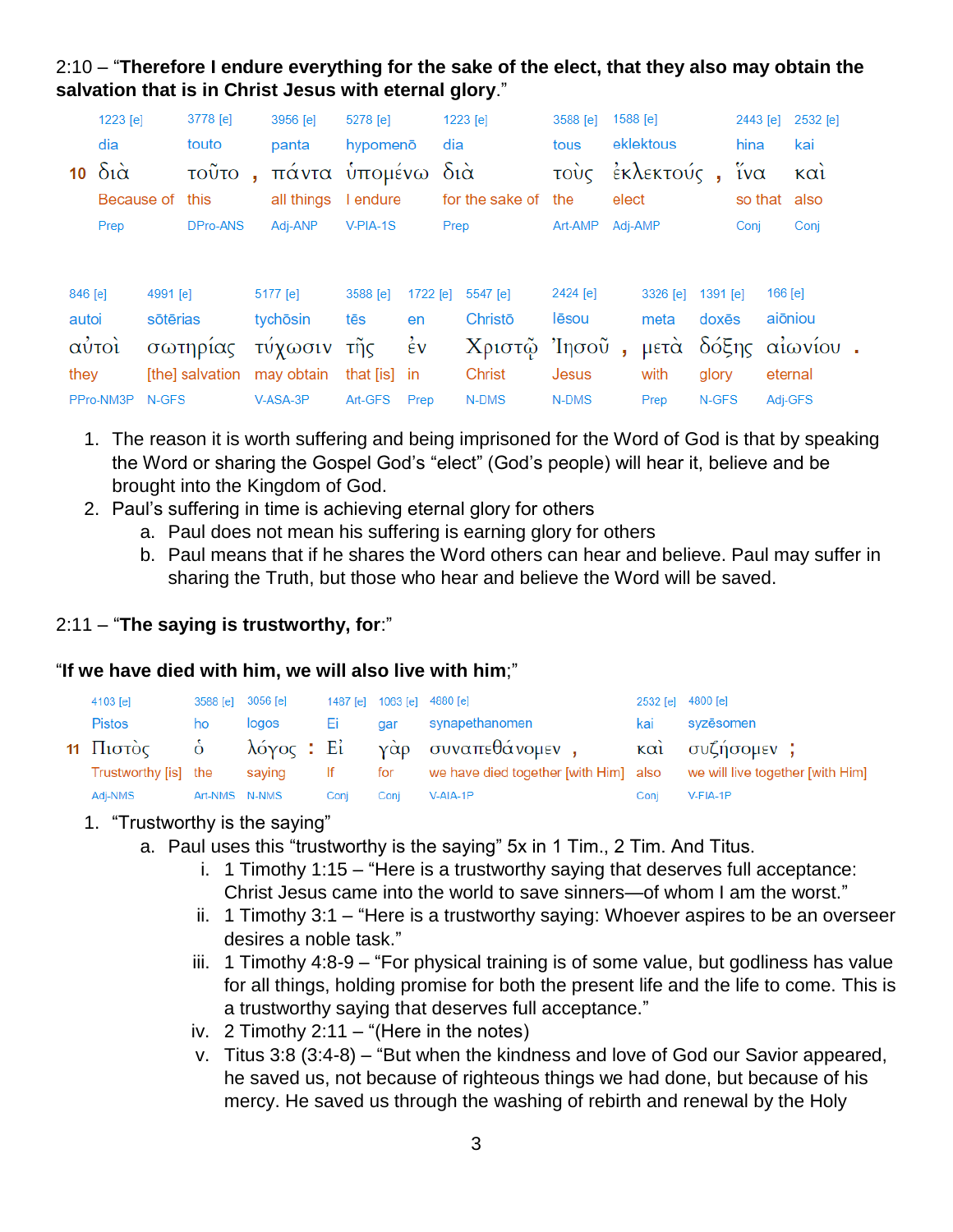Spirit, whom he poured out on us generously through Jesus Christ our Savior, so that, having been justified by his grace, we might become heirs having the hope of eternal life. This is a trustworthy saying. And I want you to stress these things, so that those who have trusted in God may be careful to devote themselves to doing what is good."

- b. Two times "trustworthy is the saying" is accompanied with the statement, "deserves full acceptance." (1 Tim. 1:15 and 4:9)
- c. A "trustworthy saying" appears to have a doctrinal truth that can also be applied to life today
- d. The saying may have itself originated in the Qumran community
- 2. The "saying" in 2:11b-13:
	- a. Has four conditional clauses that describe an action of a "believer", 2 positive, 2 negative actions:
		- i. "if we have died with him"
		- ii. "if we endure"
		- iii. "if we deny him"
		- iv. "if we are faithless
	- b. It is possible that 2:11b-13 is the lyrics to an early church hymn.
- 3. "If we died with him"
	- i. Would be referring to being born again or trusting in Christ for salvation.
	- ii. The Greek language is referring to a definite past event (not a possible future event such as martyrdom) such as conversion or baptism.
	- iii. The idea is we have joined in his death that he died for us
	- iv. Seems to be referring to the same idea as in:
		- 1. Romans 6:8 (6:8-11):

"Now if we died with Christ, we believe that we will also live with him. For we know that since Christ was raised from the dead, he cannot die again; death no longer has mastery over him. The death he died, he died to sin once for all; but the life he lives, he lives to God. In the same way, count yourselves dead to sin but alive to God in Christ Jesus."

2. Colossians 2:12:

"having been buried with him in baptism, in which you were also raised with him through your faith in the working of God, who raised him from the dead."

3. Colossians 2:20:

"Since you died with Christ to the elemental spiritual forces of this world, why, as though you still belonged to the world, do you submit to its rules."

- 4.
- 4. "we will also live with him"
	- a. Future tense is a reference to both:
		- i. Eternal life in the future in heaven and the kingdom of God
		- ii. Eternal life in the present on earth that has already started in the life of the believer at the point of salvation:
			- 1. John 5:24:

""Very truly I tell you, whoever hears my word and believes him who sent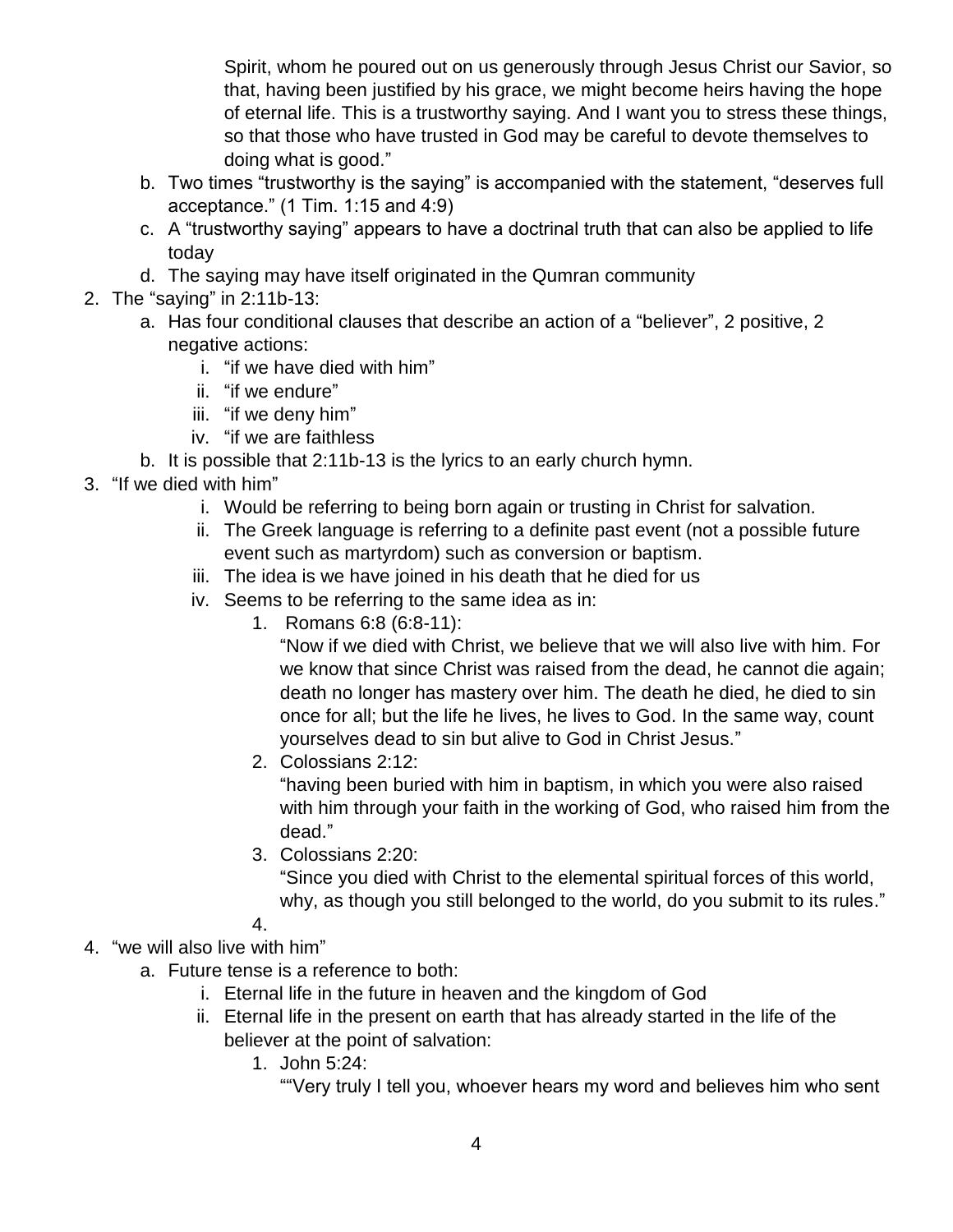me has eternal life and will not be judged but has crossed over from death to life."

2. Colossians 3:1:

"Since, then, you have been raised with Christ, set your hearts on things above, where Christ is, seated at the right hand of God."

## 2:12 – "**if we endure, we will also reign with him; if we deny him, he also will deny us**;"

|                 | 1487 [e]           |          | 5278 [e]                       |    | 2532 [e]    | 4821 [e]                                               |          |  |
|-----------------|--------------------|----------|--------------------------------|----|-------------|--------------------------------------------------------|----------|--|
|                 | ei                 |          | hypomenomen                    |    | kai         | symbasileusomen                                        |          |  |
| 12 <sub>2</sub> | $\epsilon_1$<br>if |          | υπομένομεν<br>we endure        | j, | καὶ<br>also | συμβασιλεύσομεν*;<br>we will reign together [with Him] |          |  |
|                 | Conj               |          | V-PIA-1P                       |    | Conj        | V-FIA-1P                                               |          |  |
| 1487 [e]        |                    | 720 [e]  |                                |    | 2548 [e]    | 720 [e]                                                | 1473 [e] |  |
| ei              |                    |          | arnēsometha                    |    | kakeinos    | arnēsetai                                              | hēmas    |  |
| $\epsilon$ i    |                    |          | άρνησόμεθα, κάκεῖνος ἀρνήσεται |    |             |                                                        | ήμᾶς ;   |  |
| if              |                    |          | we will deny [Him]             |    | He also     | will deny                                              | us       |  |
| Conj            |                    | V-FIM-1P |                                |    | DPro-NMS    | V-FIM-3S                                               | PPro-A1P |  |

- 1. The point of this statement is the need to endure and remain loyal to your savior Jesus Christ. In Timothy's case to remain faithful and loyal in the face of suffering and persecution.
- 2. "if we endure"
	- a. "endure" *hupomeno* /hoop-om-en-o/ means "to stay behind", "to await", "to endure". It refers to:
		- i. "standing your ground",
		- ii. "showing endurance",
		- iii. "remaining behind"
		- iv. "bearing up against opposition or resistance"
		- v. "to persevere"
	- b. This "endure" calls for continuous bravery and confidence in Christ while bearing hardships and afflictions because of your relationship to Christ.
	- c. In the context of what Paul has been writing Timothy the focus here would be to endure in the face of suffering and persecution
- 3. "we will also reign with him"
	- a. This is the apodosis of the previous clause, or the main (consequent) clause of a conditional sentence
	- b. The resulting clause of "enduring" is VICTORY which results in reigning with the victorious resurrected Christ (Messiah) in his future kingdom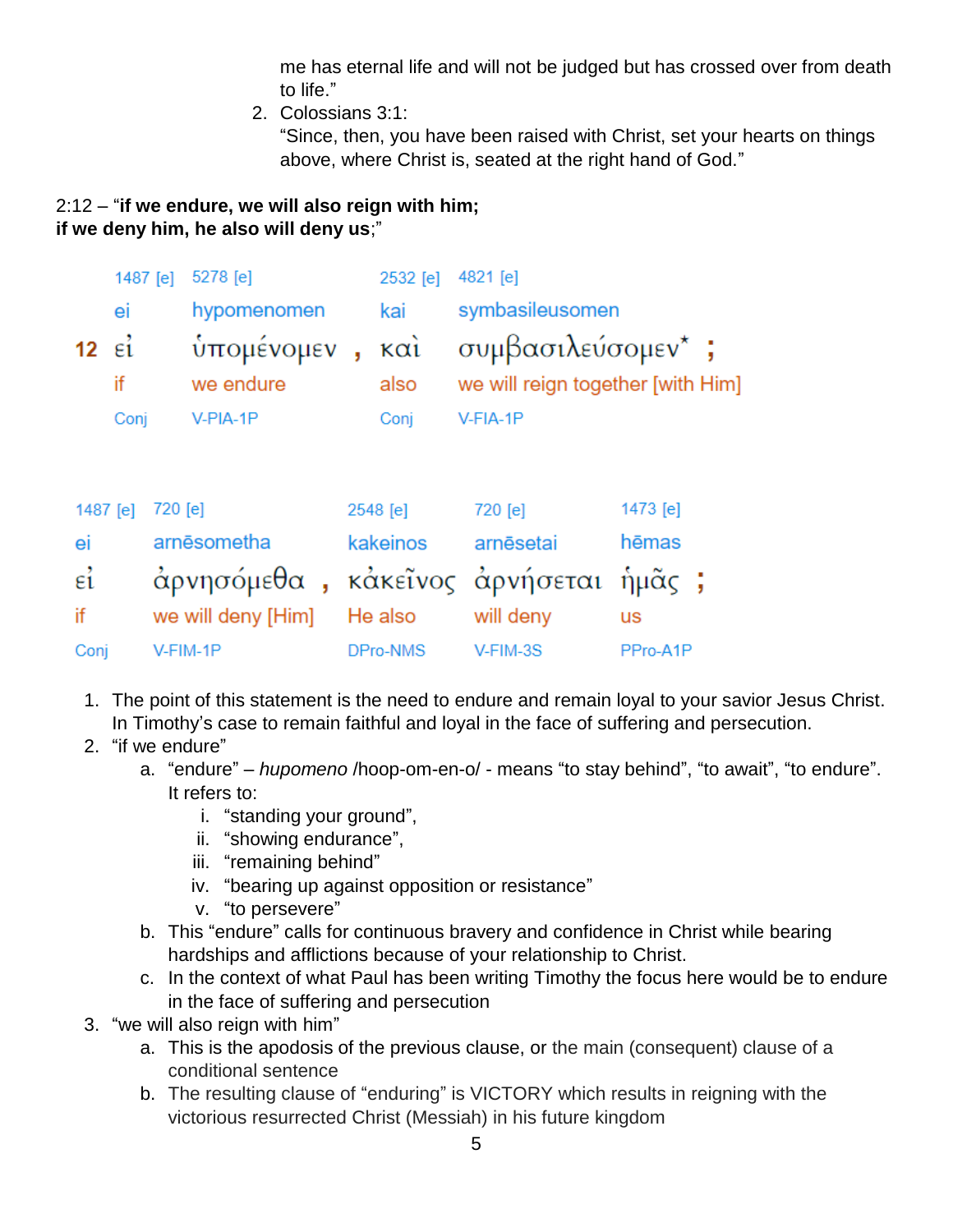- c. This is future. This occurs in the eschatological kingdom
- d. Revelation 20:4, 6:

"I saw thrones on which were seated those who had been given authority to judge. And I saw the souls of those who had been beheaded because of their testimony about Jesus and because of the word of God. They had not worshiped the beast or its image and had not received its mark on their foreheads or their hands. They came to life and reigned with Christ a thousand years. . . Blessed and holy are those who share in the first resurrection. The second death has no power over them, but they will be priests of God and of Christ and will reign with him for a thousand years."

- 4. "if we deny *him*"
	- a. This is a warning to Timothy (and, all believers in general)
	- b. "deny" comes from *arneomai* /ar-neh-om-ahee/ meaning "to deny" or "to say no"
		- i. It is here written as *arnesometha* which is a first person plural verb in the future tense, indicative mood, middle voice:
			- 1. First person plural "We"
			- 2. Verb an action done
			- 3. Future tense action planned for the future
			- 4. Indicative mood the mood of reality (not potential, command or wish)
			- 5. Middle voice The subject ("We") is involved in the action ("deny", "say no") and somehow concerned with the action.
	- c. Literally says, "shall disown"
	- d. The context here might surely be "to deny him" to avoid suffering for him
	- e. Similar context:
		- i. Matthew 10:33 "But whoever disowns me before others, I will disown before my Father in heaven."
		- ii. Mark 8:38 "If anyone is ashamed of me and my words in this adulterous and sinful generation, the Son of Man will be ashamed of them when he comes in his Father's glory with the holy angels."
- 5. "he also will deny us"
	- a. "deny" is here *arnesetai* which is third person singular verb in the future tense, indicative mood, middle voice:
		- i. First person plural "He"
		- ii. Verb an action done
		- iii. Future tense action planned for the future
		- iv. Indicative mood the mood of reality (not potential, command or wish)
		- v. Middle voice The subject ("We") is involved in the action ("deny", "say no") and somehow concerned with the action.
	- b. This denial by the Lord results in eternal separation or eternal damnation as in Judas' judgment in Acts 1:20:
		- ""For," said Peter, "it is written in the Book of Psalms:

"'May his place be deserted; let there be no one to dwell in it,' and,

"'May another take his place of leadership.' "

- c. This denial in NOT like Peter's temporary failure in Luke 22:54-62.
- d. Enduring is part of Christian expectation:
	- i. Hebrews 10:35-39 "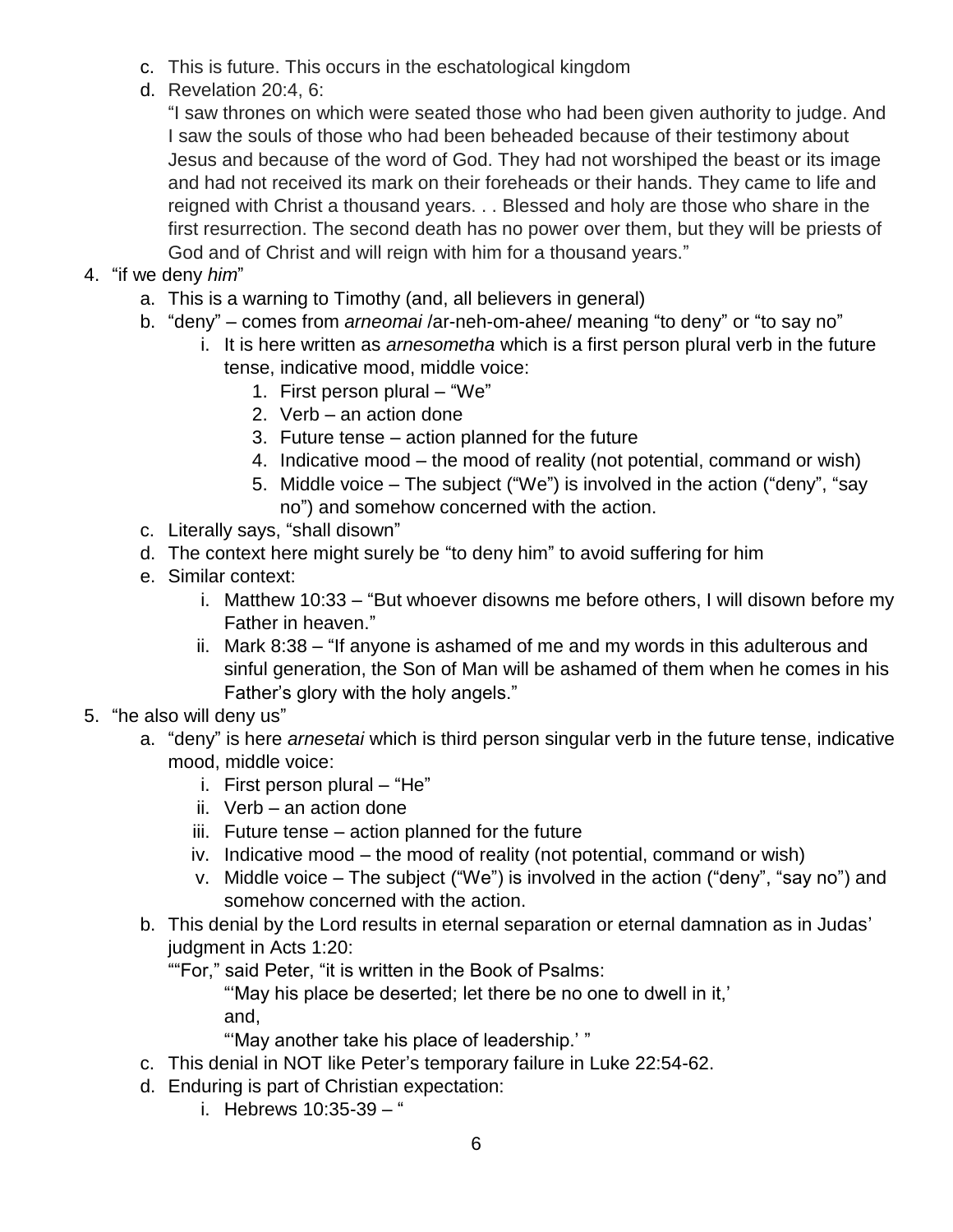ii. Mark 13:13 – "Everyone will hate you because of me, but the one who stands firm to the end will be saved."

## 2:13 – "**if we are faithless, he remains faithful**"—

## "**for he cannot deny himself**."

|      | 1487 [e] 569 [e]                                                             | 1565 [e]                  | 4103 [e] | 3306 [e] | 720 [e]                    |      | 1063 [e] 1438 [e] | 3756 [e] 1410 [e] |            |
|------|------------------------------------------------------------------------------|---------------------------|----------|----------|----------------------------|------|-------------------|-------------------|------------|
| ei   | apistoumen                                                                   | ekeinos                   |          |          | pistos menei arnēsasthai   |      | gar heauton       | ou                | dvnatai    |
|      | 13 εί ο άπιστοῦμεν, ἐκεῖνος πιστὸς μένει; ἀρνήσασθαι γὰρ ἑαυτὸν, οὐ δύναται. |                           |          |          |                            |      |                   |                   |            |
| it.  | we are faithless He faithful                                                 |                           |          | remains  | to deny      for   Himself |      |                   | not               | He is able |
| Coni | V-PIA-1P                                                                     | DPro-NMS Adj-NMS V-PIA-3S |          |          | V-ANM                      | Coni | RefPro-AM3S Adv   |                   | V-PIM/P-3S |

## 1. "if we are faithless"

- a. "faithless" is *apistoumen* a first person verb present tense, indicative mood, active voice
	- i. "faithless" *apistoumen* means "to disbelieve" or "to be faithless" and is used to express "unfaithful", "disbelieve" "refuse belief" and "prove false".
	- ii. Present tense in the Greek suggests a failure to render obedience or commitment. This would imply that the people referred to (or, Timothy, in this application) were developing a pattern of living that was failing to live up to the profession of faith in Jesus Christ. This type of person was proving to be unstable and disobedient in trials
	- iii. Indicative mood is the mood of reality. This is true, not merely potential or wishful.
	- iv. Active voice means the person or people were themselves being "unfaithful" and causing this behavior.
- 2. "he remains faithful"
	- a. This can mean two things:
		- i. God is faithful to his character and his word which means God "remains faithful" to hand out judgment to those who are faithless because God remains true to his word and will not compromise.
			- 1. It does not seem to be Paul's point in this "saying" to threaten Timothy.
			- 2. If that was the point then Paul could have said to Timothy something more clear such as, "If you avoid suffering then God will make you suffer!"
			- 3. Whenever the New Testament mentions God's faithfulness it is always directed at God being faithful to the believers.
		- ii. God is faithful to those who are his children even if these true believers fail to produce faithfulness to him.
			- 1. This would make a distinction between "deny" in 2"12 and "faithless" in 2:13.
			- 2. For example:
				- a. Peter was "unfaithful", and Jesus remained faithful to Peter
				- b. Judas "denied" the Lord, and Jesus denied Judas salvation
			- 3. Our "faithfulness" to God does not determine his "faithfulness" to us in the New Covenant.